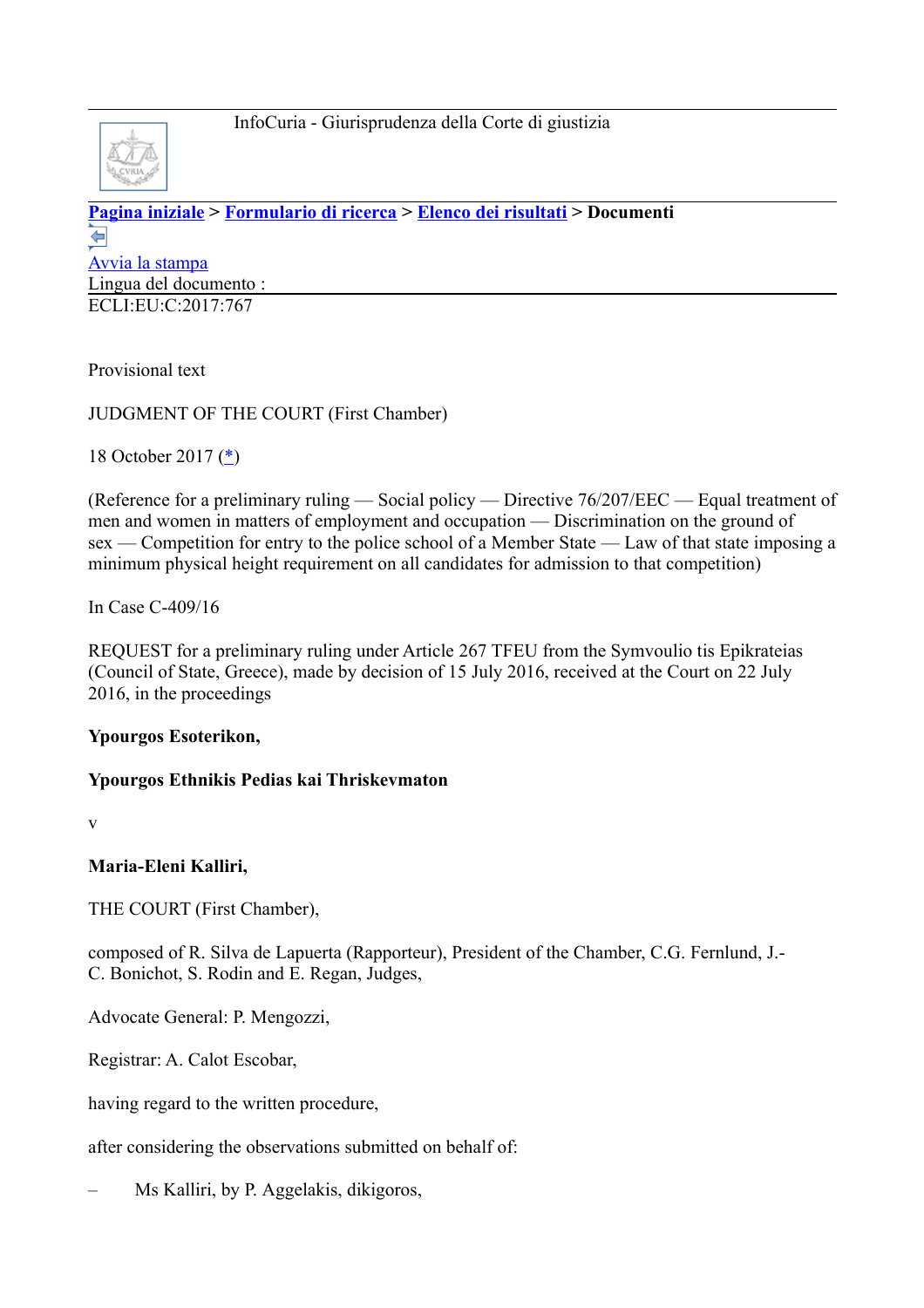- the Greek Government, by K. Georgiadis and D. Katopodis and by E. Zisi, acting as Agents,
- the European Commission, by M. Patakia and C. Valero, acting as Agents,

having decided, after hearing the Advocate General, to proceed to judgment without an Opinion,

gives the following

### **Judgment**

1 This request for a preliminary ruling concerns the interpretation of Council Directive 76/207/EEC of 9 February 1976 on the implementation of the principle of equal treatment for men and women as regards access to employment, vocational training and promotion, and working conditions (OJ 1976 L 39, p. 40), as amended by Directive 2002/73/EC of the European Parliament and of the Council of 23 September 2002 (OJ 2002 L 269, p. 15) ('Directive 76/207'), and of Directive 2006/54/EC of the European Parliament and of the Council of 5 July 2006 on the implementation of the principle of equal opportunities and equal treatment of men and women in matters of employment and occupation (OJ 2006 L 204, p. 23).

2 The request has been made in proceedings between Ypourgos Esoterikon (Minister for the Interior, Greece) and Ypourgos Ethnikis paideias kai Thriskevmaton (Minister for Education and Religous Affairs, Greece), the appellants, and Maria-Eleni Kalliri, the respondent, concerning an action for annulment brought by the latter against administrative measures adopted on the basis of a national law making the admission of candidates for the competition for entry into the Greek police school subject to a minimum height requirement.

### **Legal context**

### *European Union law*

3 Article 1(1) of Directive 76/207 provides as follows:

'The purpose of this Directive is to put into effect in the Member States the principle of equal treatment for men and women as regards access to employment, including promotion, and to vocational training and as regards working conditions and, on the conditions referred to in paragraph 2, social security. This principle is hereinafter referred to as "the principle of equal treatment"'

4 Article 2 of that directive provides:

'1. For the purposes of the following provisions, the principle of equal treatment shall mean that there shall be no discrimination whatsoever on grounds of sex either directly or indirectly by reference in particular to marital or family status.

2. For the purposes of this Directive, the following definitions apply:

– direct discrimination: where one person is treated less favourably on grounds of sex than another is, has been or would be treated in a comparable situation,

– indirect discrimination: where an apparently neutral provision, criterion or practice would put persons of one sex at a particular disadvantage compared with persons of the other sex, unless that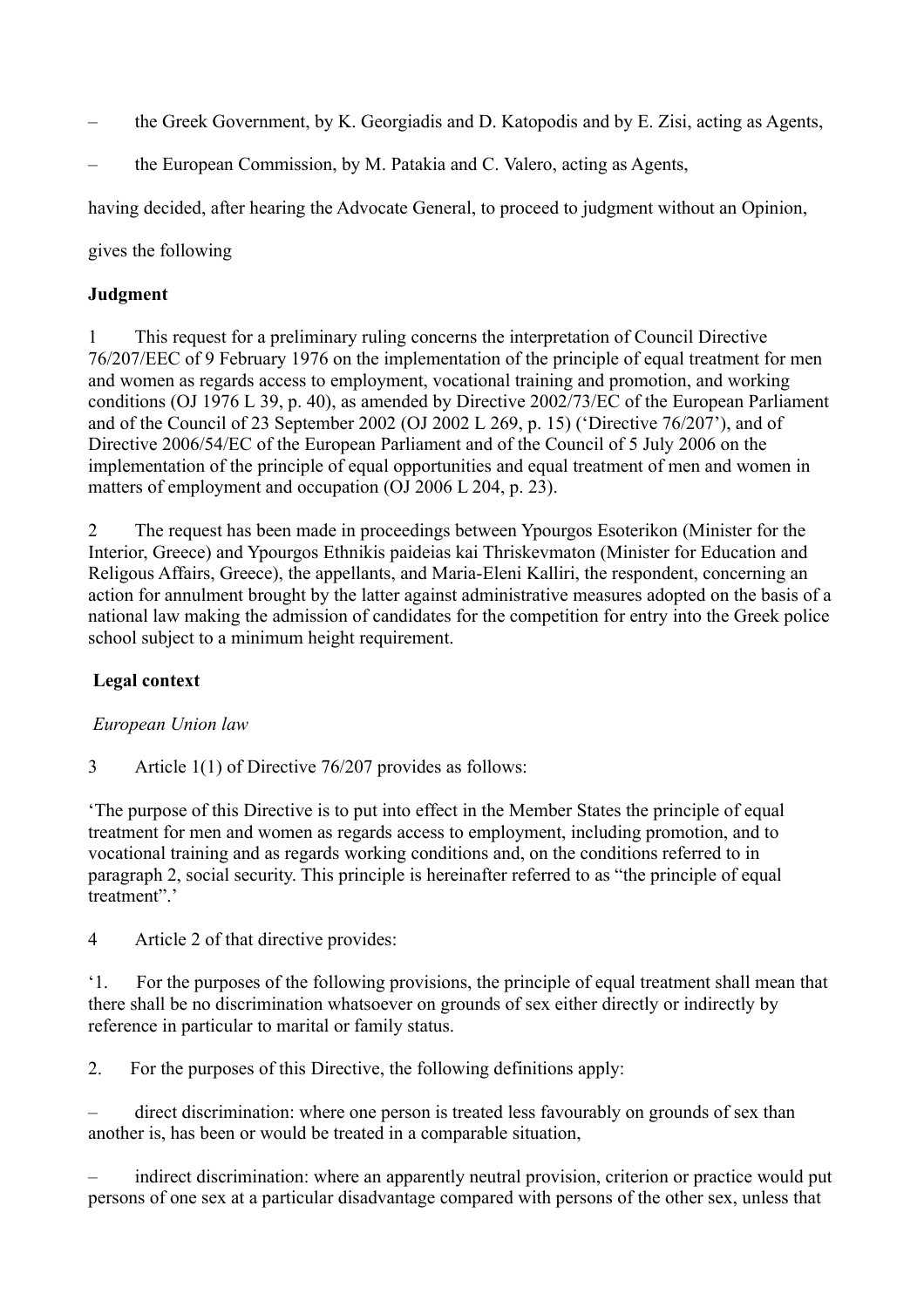provision, criterion or practice is objectively justified by a legitimate aim, and the means of achieving that aim are appropriate and necessary;

…'

5 Article 3(1) of that directive provides:

'Application of the principle of equal treatment means that there shall be no direct or indirect discrimination on the grounds of sex in the public or private sectors, including public bodies, in relation to:

a) conditions for access to employment, to self-employment or to occupation, including selection criteria and recruitment conditions, whatever the branch of activity and at all levels of the professional hierarchy, including promotion;

 $\mathbb{R}^{\bullet}$ 

# *Greek law*

6 In accordance with Article 1(2)(a) of Law 2226/1994 on training and further training at the Schools of the Police Academy and at the Junior Officers' Division of the Firefighting Academy, and laying down other related provisions (FEK A' 122) as amended by Article 12(1) of Law 2713/1999 (A' 89), then by Article 20 of Law 3103/2003 (FEK A' 23), men and women are admitted to those schools. Pursuant to that provision, the conditions applicable to candidates and the preselection tests to which they are subject are the same for both sexes.

7 Article 2(1)(f) of Presidential Decree 4/1995 on admission to the Officers' School and the School for Policemen under the system of general examinations (FEK A' 1), as amended by Article 1(1) of Presidential Decree 90/2003 (FEK A' 82), provides that civilian candidates (men and women) for the Officers' School and the School for Policemen of the Police Academy must be of a height of at least 1.70m, without shoes.

# **The dispute in the main proceedings and the question referred for a preliminary ruling**

8 In accordance with the provisions of the Presidential Decree 4/1995, as amended by those of Presidential Decree 90/2003, by decision of the Chief of the Greek Police, a competition notice for enrolment in the Greek police schools for the academic year 2007-2008 was published.

9 Pursuant to clause II.6 of that competition notice, the candidates in that competition were required to be of a height of 1.70m, without shoes.

10 Ms Kalliri made an application to participate in the competition, accompanied by the required supporting documents, to the police station of Vrachti (Greece). That police station returned those documents to her on the ground that she was not of the minimum height of 1.70m required under Article 2(1)(f) of Presidential Decree 4/1995, as amended by Article 1(1) of Presidential Decree 90/2003, since she was only 1.68m tall.

11 On the basis of that act of restitution by the Vrachati police station, the administration refused to allow Ms Kalliri to participate in the competition in question.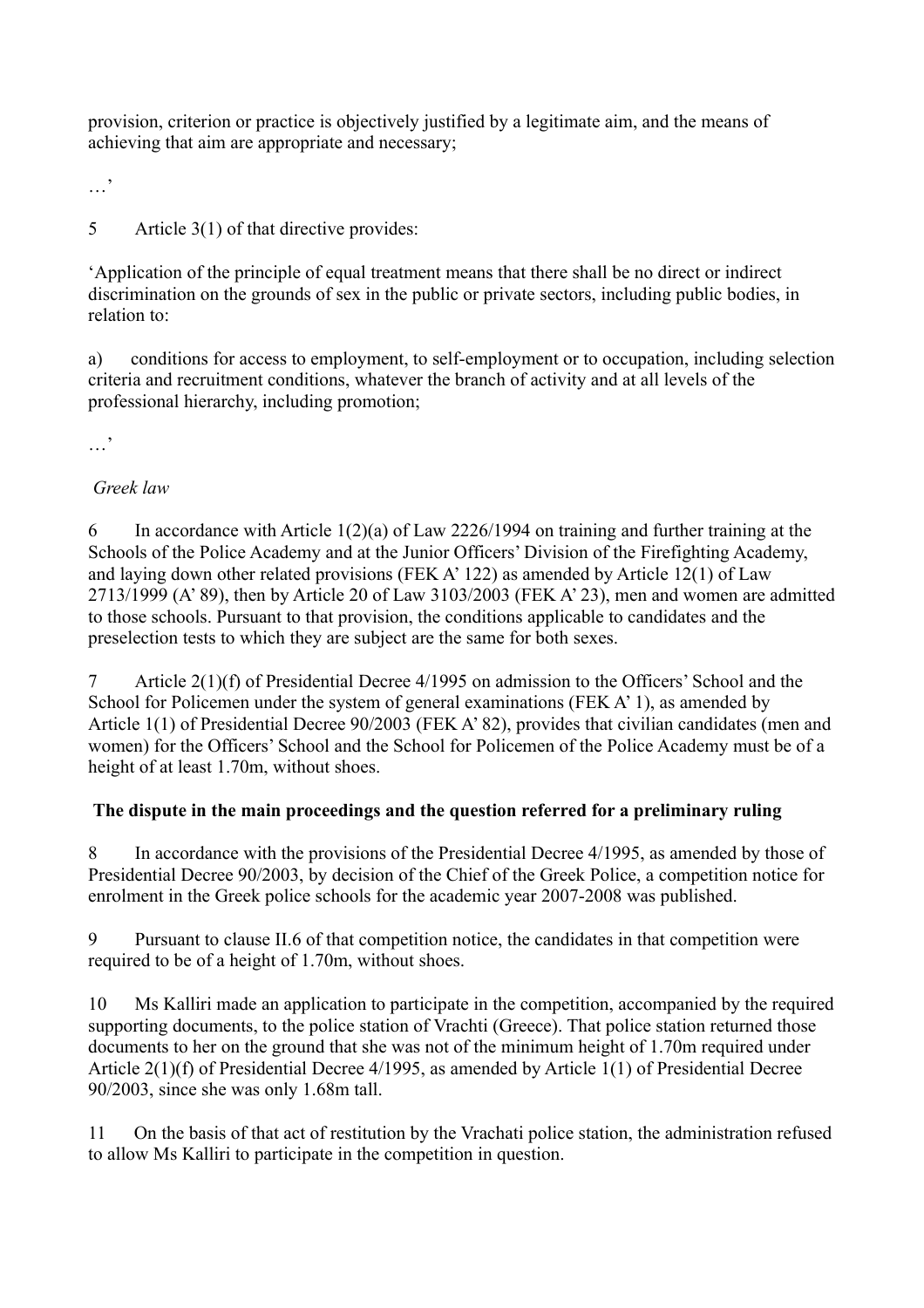12 Ms Kalliri disputed that refusal before the Dioikitiko Efeteio Athinon (Administrative Court of Appeal, Athens, Greece), which upheld her claim holding that Article 2(1)(f) of Presidential Decree 4/1995, as amended by Article 1(1) of Presidential Decree 90/2003, is contrary to the constitutional principle of equality of the sexes and annulling those provisions.

13 The Interior Minister and the Minister for Education and Religious Affairs appealed against that decision of the Dioikitiko Efeteio Athinon (Administrative Court of Appeal, Athens, Greece) before the referring court.

14 In those circumstances the Symvoulio tis Epikratias (Council of State) decided to stay the proceedings and to refer the following question to the Court for a preliminary ruling:

'Is Article 1(1) of Presidential Decree 90/2003, which amended Article 2(1) of Presidential Decree 4/1995 and provides that civilian candidates for the Officers' School and the School for Policemen of the Police Academy must, amongst other qualifications, "be of a height (in the case of men and women) of at least 1.70m", compatible with Directives 76/207/EEC, 2002/73/EC and 2006/54/EC, which prohibit any indirect discrimination on grounds of sex as regards access to employment, vocational training and promotion, and working conditions, in the public sector (unless that ultimate different treatment is attributable to factors which are objectively justified and are unrelated to any discrimination on grounds of sex, and does not go beyond what is appropriate and necessary in order to serve the objective pursued by the measure)?'

# **Consideration of the question referred**

15 By its question the referring court asks, in essence, whether the provisions of Directives 76/207 and 2006/54 must be interpreted as precluding a law of a Member State, such as that at issue in the main proceedings, which makes candidates' admission to the competition for entry to the police school of that Member State subject, whatever their sex, to a requirement that they are of a physical height of at least 1.70m.

16 It must, first, be determined whether the legislation at issue in the main proceedings falls within the scope of application of those provisions.

17 In that regard, it must be observed that the dispute concerns administrative acts adopted in 2007, following the submission, by Ms Kalliri, of an application for admission to the competition for entry to the Greek Officers' School and School for Policemen for the academic year 2007-2008.

18 In accordance with Article 33(1) of Directive 2006/54, the period for the transposition of that directive expired on 15 August 2008.

19 In addition, pursuant to Article 34(1) of that directive, Directive 76/207 was repealed with effect from 15 August 2009.

20 Therefore, the provisions applicable, *ratione temporis*, to the facts of the main proceedings are not those of Directive 2006/54 but those of Directive 76/207.

21 According to Article 1(1) of the Directive 76/207, the purpose of that directive is to put into effect in the Member States the principle of equal treatment for men and women as regards access to employment, including promotion, and to vocational training.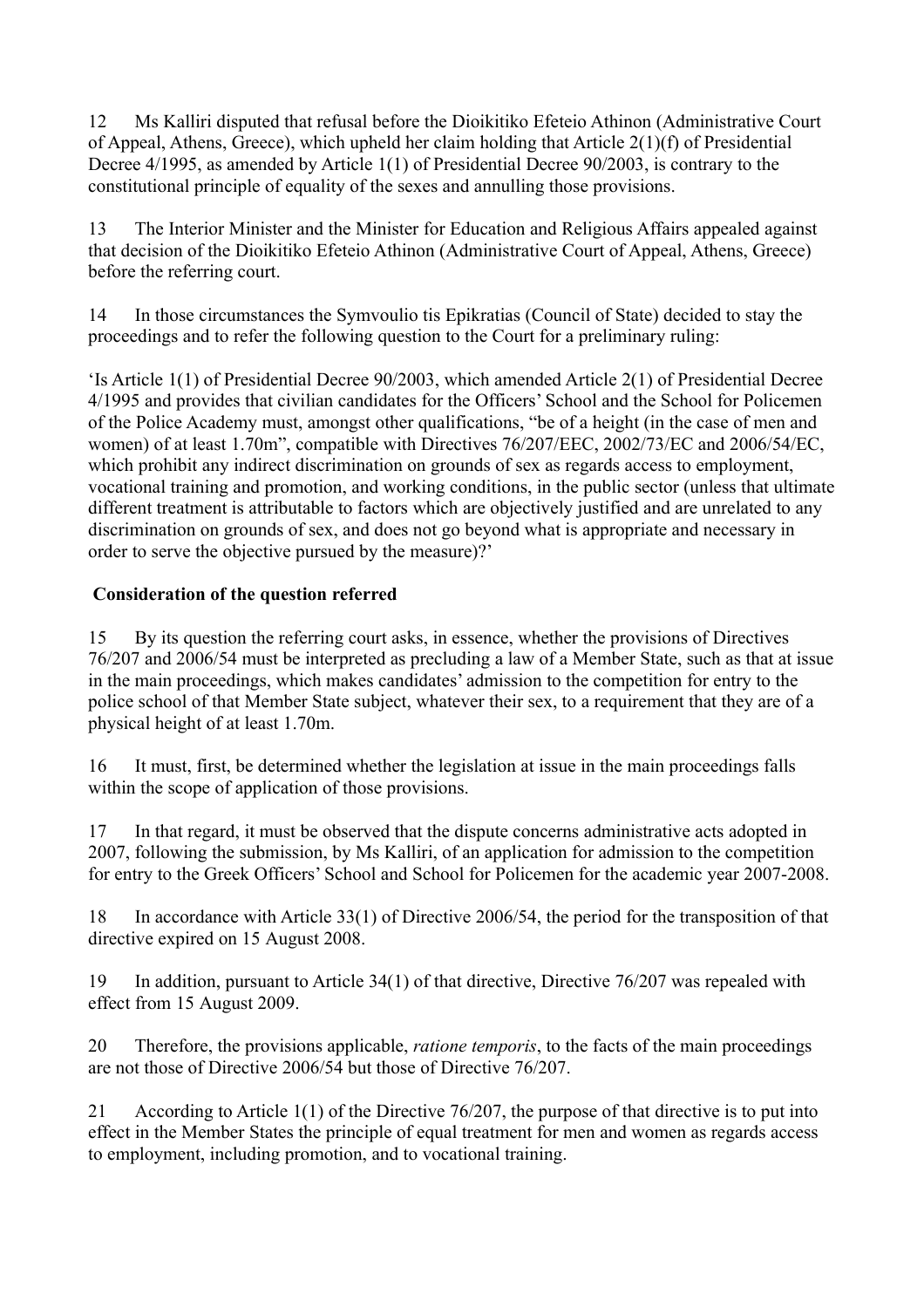22 Article 3(1)(a) of the directive prohibits all direct and indirect discrimination on the grounds of sex in the public or private sectors, including public bodies, in relation to conditions for access to employment, self-employment or to occupation, including selection criteria and recruitment conditions.

23 It follows that Directive 76/207 applies to a person seeking employment, and also in regard to the selection criteria and recruitment conditions of that employment (see, by analogy, the judgment of 28 July 2016, *Kratzer*, C-423/15, EU:C:2016:604, paragraph 34).

24 That is the case for a person who, in the same way as Ms Kalliri, submits an application seeking to participate in an examination for entry to the police school of a Member State.

25 By providing that persons who are of a height of less than 1.70m cannot be admitted to the examination for entry to the Greek police school, the law at issue in the main proceedings affects those workers' recruitment conditions and must, therefore, be regarded as laying down rules relating to access to employment in the public sector within the meaning of Article 3(1)(a) of Directive 76/207 (see, by analogy, the judgments of 13 November 2014, *Vital Pérez*, C-416/13, EU:C:2014:2371, paragraph 30, and of 15 November 2016, *Salaberria Sorondo*, C-258/15, EU:C:2016:873, paragraph 25).

26 It follows that a dispute such as that before the referring court falls within the material scope of Directive 76/207.

27 It is therefore necessary to examine whether the law at issue in the main proceedings constitutes discrimination prohibited by that directive.

28 In that regard, it must be noted that the law treats persons submitting applications to the competition for entry to the police school identically, whatever their sex.

29 Consequently, that law does not constitute direct discrimination, within the meaning of the first indent of Article 2(2) of Directive 76/207.

30 Nevertheless, such a law may constitute indirect discrimination within the meaning of the second indent of Article 2(2).

31 The Court has consistently held that indirect discrimination arises where a national measure, albeit formulated in neutral terms, works to the disadvantage of far more women than men (see, in particular, the judgments of 2 October 1997, *Kording*, C-100/95, EU:C:1997:453, paragraph 16, and of 20 June 2013, *Riežniece*, C-7/12, EU:C:2013:410, paragraph 39).

32 In the present case, the referring court itself found in its decision that a much larger number of women than men are of a height of less than 1.70m, such that, by the application of that law, women are very clearly at a disadvantage compared with men as regards admission to the competition for entry to the Greek Officers' School and School for Policemen. It follows that the law at issue in the main proceedings constitutes indirect discrimination.

33 However the second indent of Article 2(2) of Directive 76/207 provides that such a law does not constitute indirect discrimination prohibited by that directive if it is objectively justified by a legitimate aim, and the means of achieving that aim are appropriate and necessary.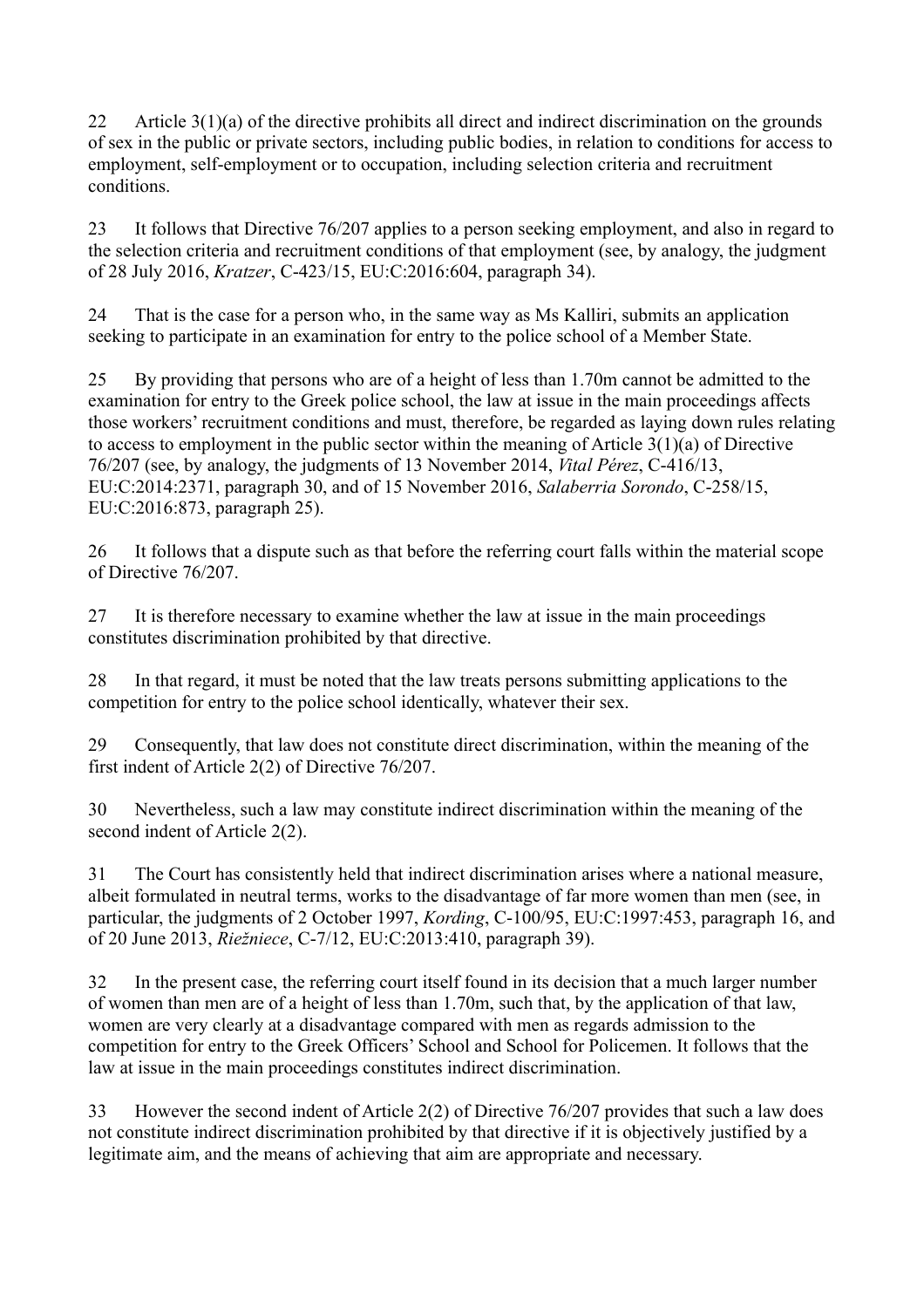34 Although it is for the national court to establish whether such an objective justification exists, the Court of Justice, which is called on to provide answers of use to the national court, may provide guidance in order to enable the national court to give judgment (see, to that effect, the judgment of 10 March 2005, *Nikoloudi*, C-196/02, EU:C:2005:141, paragraphs 48 and 49).

35 In the present case, the Greek Government submits that the aim of the law at issue in the main proceedings is to enable the effective accomplishment of the task of the Greek police and that possession of certain particular physical attributes, such as being of a minimum height, is a necessary and appropriate condition for achieving that aim.

36 It should be recalled that the Court has already held that the concern to ensure the operational capacity and proper functioning of the police services constitutes a legitimate objective (see, as regards Article 4(1) of Council Directive 2000/78 of 27 November 2000 establishing a general framework for equal treatment in employment and occupation (OJ 2000 L 303, p. 16), the structure, provisions, and objective of which is largely comparable with those of Directive 76/207, the judgments of 13 November 2014, *Vital Pérez*, C-416/13, EU:C:2014:2371, paragraph 44, and 15 November 2016, *Salaberria Sorondo*, C-258/15, EU:C:2016:873, paragraph 38).

37 It must, however, be ascertained whether a minimum height requirement, such as provided for in the law at issue in the main proceedings, is suitable for securing the attainment of the objective pursued by that law and does not go beyond what is necessary in order to attain it.

38 In that regard, while it is true that the exercise of police functions involving the protection of persons and goods, the arrest and custody of offenders and the conduct of crime prevention patrols may require the use of physical force requiring a particular physical aptitude, the fact remains that certain police functions, such as providing assistance to citizens or traffic control, do not clearly require the use of significant physical force (see, to that effect, the judgment of 13 November 2014, *Vital Pérez*, C-416/13, EU:C:2014:2371, paragraphs 39 and 40).

39 Furthermore, even if all the functions carried out by the Greek police required a particular physical aptitude, it would not appear that such an aptitude is necessarily connected with being of a certain minimum height and that shorter persons naturally lack that aptitude.

40 In that context, it may be taken into account that until 2003 the Greek law required, for the purposes of admission to the competition for entry to the Greek School for Police Officers and Policemen, different minimum heights for men and for women, since, regarding the latter, the minimum height was fixed at 1.65m, compared with 1.70m for men.

41 The facts referred to by Ms Kalliri that, as regards the Greek armed forces, port police and coast guard, different minimum heights are required for men and women and, for women, the minimum height is 1.60m, is also relevant.

42 In any event, the aim pursued by the law at issue in the main proceedings could be achieved by measures that are less disadvantageous to women, such as a preselection of candidates to the competition for entry into Schools for Police Officers and Policemen based on specific tests allowing their physical ability to be assessed.

43 It follows that, subject to the assessments that it is for the national court to carry out, the law in question is not justified.